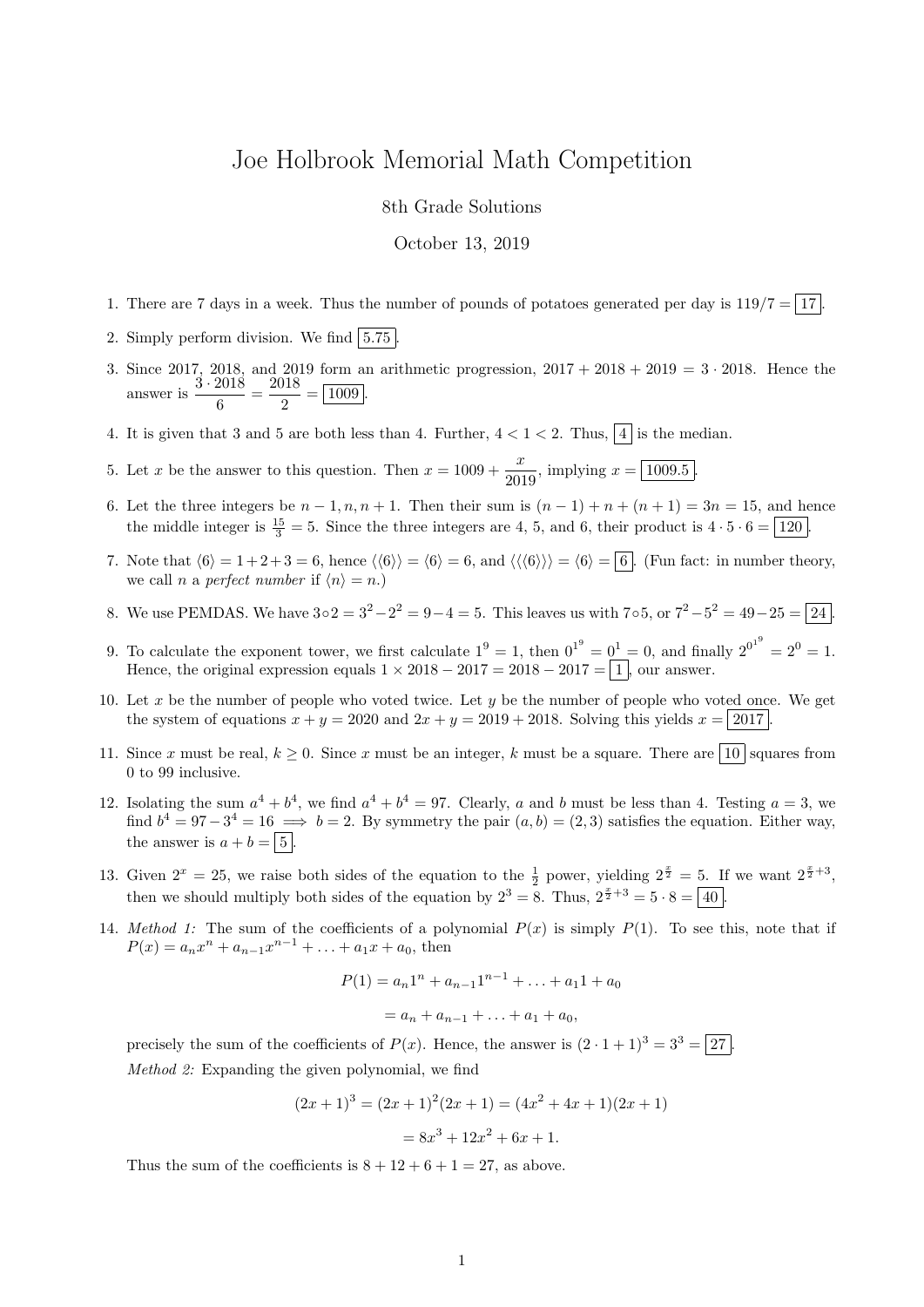Solving, we find

- 15. Derek reaches the shore in  $\frac{600}{75} = 8$  minutes, after which there are 2 people in the water. Sameer reaches the shore in  $\frac{600}{60} = 10$  minutes, after which only Daniel is in the water. Thus, exactly 2 people are in the water for  $10 - 8 = |2|$  minutes.
- 16. The product is divisible by  $2 \cdot 5 = 10$ , so the remainder is either 0 or 10. The remainder can't be 0, as the product is only divisible by one power of 2. Hence our answer is  $|10|$ .
- 17. Let c denote the number of chickens on the farm, and let  $p$  denote the number of pigs on the farm. Since there are 21 heads total, including Eric's,  $c + p + 1 = 21$ . Also, since there are 52 feet total, including both of Eric's,  $2c + 4p + 2 = 52$ . Solving this system, we find the answer of  $c = |15|$  chickens.
- 18. One Jerry can solve 12 problems in 4 seconds, so it can solve 3 problems in 1 second. In 6 seconds, a Jerry can solve  $3 \cdot 6 = 18$  problems, so 5 Jerries can solve  $18 \cdot 5 = |90|$  problems in 6 seconds.
- 19. Note that a can be negative. Hence, we take a to be the most negative it can be, so long b remains even. The least possible value of b is 2, which corresponds to the most negative value of  $a = -128$ , yielding a sum of  $-128 + 2 = |-126$
- 20. The maximum possible area of a convex polygon with a fixed perimeter occurs when the polygon is equilateral. Thus, the maximum area of  $MARVINYU$  occurs when the octagon is equilateral with side length 24/8 = 3. To quickly compute the area of  $MARVINVU$ , denote  $P_1 = MA \cap RV$ ,  $P_2 = RV \cap IN$ , ength  $24/8 = 3$ . To quickly compute the area of *MARV INTU*, denote  $P_1 = M A + RV$ ,  $P_2 = RV + IIN$ ,  $P_3 = IN \cap YU$ , and  $P_4 = YU \cap MA$ . Then  $P_1P_2P_3P_4$  is a square with side length  $3 + 3\sqrt{2}$ . The area of octagon MARVINYU is equal to the area of  $P_1P_2P_3P_4$  minus four times the area of the right isosceles triangle  $P_1RA$ . Thus, our answer is

$$
(3+3\sqrt{2})^2 - 4 \cdot \frac{1}{2} \cdot \left(\frac{3\sqrt{2}}{2}\right)^2 = \boxed{18+18\sqrt{2}}.
$$

- 21. Recall that if a number is divisible by 9, the sum of digits of the number must be divisible by 9. As 9 divides x, 9 must divide  $2+5+9+1+A+0+B=17+A+B$ , implying that  $A+B$  leaves a remainder of 1 when divided by 9. Similarly, as 9 divides y, 9 must divide  $1+0+2+4+2+A+B+C = 9+A+B+C$ , implying that  $A + B + C$  leaves a remainder of 0 when divided by 9. It follows that C must leave a remainder of 8 when divided by 9. As C is a digit between 0 and 9, C must equal  $|8|$ , our answer.
- 22. Let  $S, A$ , and  $H$  denote the number of students in the Science, Arts, and Humanities departments, respectively. Note that 4 must divide  $S$ , 3 must divide  $A$ , and 2 must divide  $H$ . Thus, the least possible values for S, A, and H are 4, 3, and 2, respectively. The given condition states that  $\frac{S}{4} + \frac{A}{3}$  $\frac{A}{3}+\frac{H}{2}$  $\frac{1}{2}$  =  $S + A + H$  $\frac{1+1}{3}$ . By inspection, the triple  $(S, A, H) = (4, 3, 2)$  satisfies this condition, and hence the smallest possible number of students at Barry's College of Academics is  $4 + 3 + 2 = |9|$
- 23. The hamster's volume during summer is  $\pi r^2 \cdot 2r = 2\pi r^3$ . The hamster's volume during winter is  $\pi(r +$  $1)^2 \cdot (2r - 1)$ . As the hamster's volume is conserved, we have

$$
2\pi r^3 = \pi (r+1)^2 \cdot (2r-1) \implies 2r^3 = (r+1)^2 (2r-1)
$$

$$
\implies 2r^3 = 2r^3 + 3r^2 - 1 \implies 3r^2 = 1.
$$
  
and  $r = \frac{\sqrt{3}}{3}$ , as desired.

- 24. Since there are four seats around the table, Simon must sit across from Doug. Since Doug must sit next to Sumner, Sumner must either sit to the right or left of Doug. If Sumner sits to the right of Doug, then Andy must sit to the left of Doug, and similarly, if Sumner sits to the left of Doug, then Andy must sit to the right of Doug. These two cases are rotationally distinct, and hence there are  $2 \mid$  ways to seat the four people.
- 25. Since we are asked to find the infinite geometric series  $1 x + x^2 x^3 + x^4 \ldots = \frac{1}{1+x}$  $\frac{1}{1+x}$ , the answer to the question is  $\frac{1}{1+x}$ . However, we are also told that the answer to the question is x. Hence,  $\frac{1}{1+x}$  $x \implies x^2 + x - 1 = 0 \implies x = \frac{-1 \pm \sqrt{3}}{2}$ √ 5  $\frac{\pm\sqrt{5}}{2}$ . Since  $x \in (0,1)$ , the answer is  $x = \boxed{\frac{-1+\sqrt{5}}{2}}$ 2 .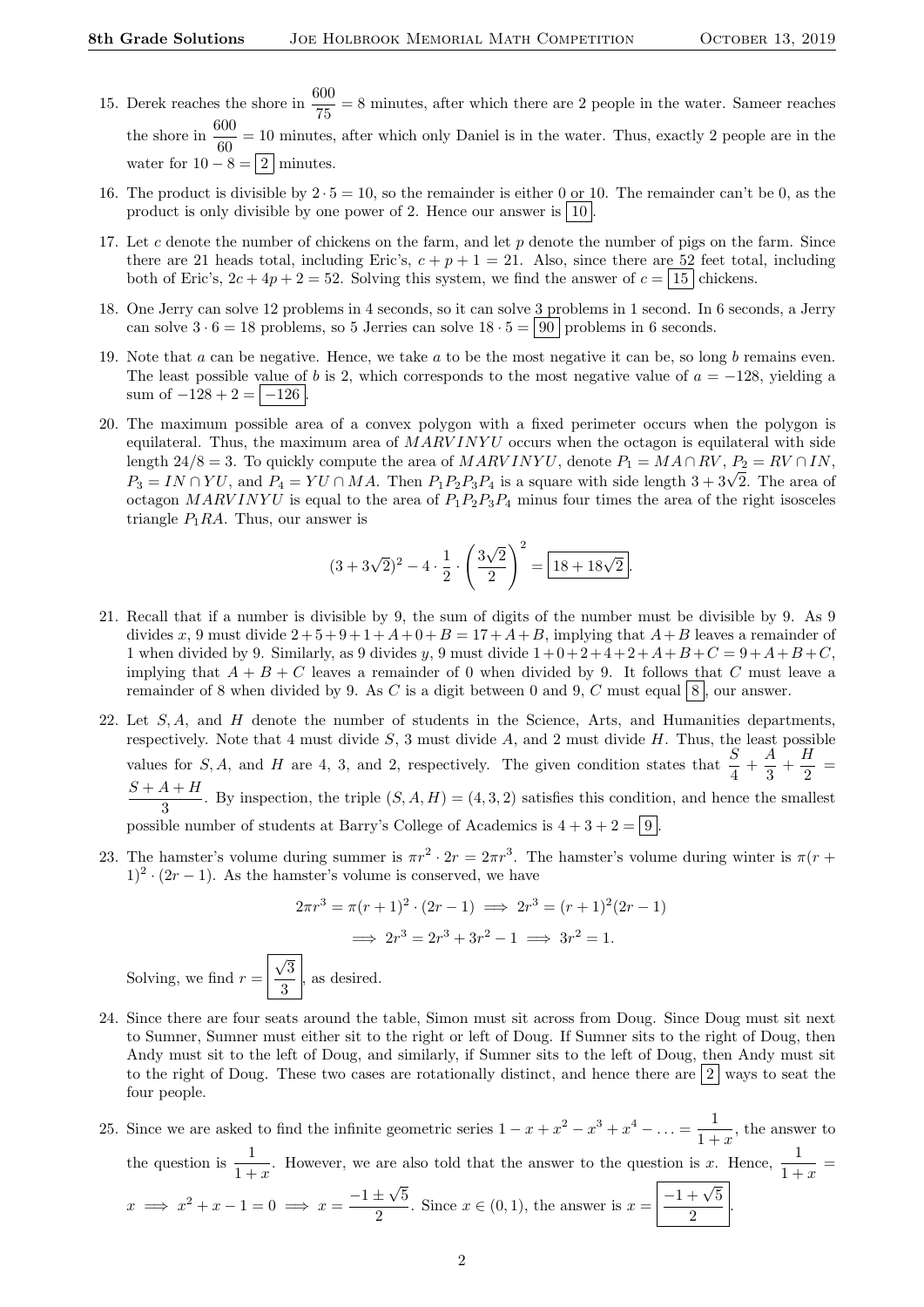- 26. Note that  $V_1 = (0,0)$  and  $V_2 = (0,4)$ . To find the intersection points  $A, B$ , we solve  $x^2 = 4 x^2 \implies$ Note that  $v_1 = (0,0)$  and  $v_2 = (0,4)$ . To find the intersection points A, B, we solve  $x = 4 - x \implies x^2 = 2 \implies x = \pm \sqrt{2}$ . Then the intersections are  $(-\sqrt{2}, 2)$  and  $(\sqrt{2}, 2)$ . Thus, A, B are  $(\sqrt{2}, 2)$  and  $(-\sqrt{2}, 2)$  in some order. Since these points form a rhombus by symmetry, we can simply find the length  $(-\sqrt{2}, 2)$  in some order. Since these points form a rhomous by symmetry, we can simply find the length of one of the sides and multiply by 4. As the distance between  $(\sqrt{2}, 2)$  and  $(0, 0)$  is  $\sqrt{2+4} = \sqrt{6}$ , the answer is  $\boxed{4\sqrt{6}}$ .
- 27. For the distance between the clock hands to equal  $17 = \sqrt{8^2 + 15^2}$ , the smaller angle between the clock hands must equal 90 degrees. The earliest time the clock could form a 90 degree angle would be before 2 o'clock, some  $m < 60$  minutes after 1 o'clock. In this case, the hour hand would be located at an angular position of  $30 + \frac{m}{60} \cdot 30 = 30 + \frac{m}{2}$  $\frac{\pi}{2}$  degrees, while the minute hand would be located at an angular position of  $360 \cdot \frac{m}{\sqrt{m}}$  $\frac{m}{60}$  = 6m degrees. By inspection, the difference in these angular positions should be obtuse and hence equal 270, yielding  $6m - \left(30 + \frac{m}{2}\right)$ 2  $= 270 \implies m = \frac{600}{11}$  $\frac{600}{11}$ . Thus, it takes  $\frac{600}{11} - 30 = \frac{270}{11}$ 11 minutes for the hands to form 90 degrees. Fun fact: the (not necessarily acute or obtuse) angle between the hands of a clock at hour H, minute M

is equal to  $\frac{1}{2} |60H - 11M|$ .

- 28. We have  $A = 3 + \frac{1}{4}$  $\frac{1}{A}$ , hence  $A^2 - 3A - 1 = 0$ . Solving gives us  $A = \frac{3 \pm \sqrt{3}}{2}$ √ 13  $\frac{\sqrt{13}}{2}$ . Since  $\sqrt{13} > 3$ , we must choose the positive solution, implying  $A = \frac{3 + \sqrt{13}}{2}$  $\frac{1}{2}$ . Similarly,  $B =$ √  $\overline{3+B}$ , hence  $B^2 - B - 3 = 0$  and  $B = \frac{1 + \sqrt{13}}{2}$  $\frac{1}{2}$ . Thus,  $A - B = \boxed{1}$ .
- 29. Notice that each of the coefficients of the polynomial, as well as the right hand side, are divisible by 10001. Dividing the equation by 10001, we are left with  $2x^3 + x + 9 = 2019$ . We recognize that using base 10 expansion,  $2019 = 2 \cdot 10^3 + 1 \cdot 10 + 9$ , and hence our answer is  $x = \boxed{10}$
- 30. By the Pythagorean Theorem on  $\triangle ABC$ ,  $AC = \sqrt{3^2 + 4^2} = 5$ . By the Pythagorean Theorem on  $\triangle CDA$ ,  $DA = \sqrt{5^2 - 1^2} = 2\sqrt{6}$ . Since  $\triangle ABC$  and  $\triangle CDA$  are right triangles, their areas are  $\frac{AB \cdot BC}{2} = 6$  and  $CD \cdot DA$  $\frac{2\pi}{2}$ √ 6, respectively. Since the area of ABCD equals the sum of the areas of  $\triangle ABC$  and  $\triangle CDA$ , our answer is  $\boxed{6 + \sqrt{6}}$ .
- 31. Note that the circle with diameter coinciding with the longest side contains  $\triangle ABC$ , as it is obtuse per the Pythagorean Inequality  $(2^2+3^2< 4^2)$  Thus a circle of radius  $\boxed{2}$  is achievable. Now we note that we can't do better because the circle must have diameter at least 4, since it contains a segment of length 4.
- 32. Note that for all  $k \geq 0$ ,  $2^{2k}$  leaves a remainder of 1 when divided by 3, while  $2^{2k+1}$  leaves a remainder of 2 when divided by 3. Thus,  $\left| \frac{2^{2k}}{2} \right|$ 3  $=\frac{2^{2k}-1}{2}$  $\frac{(-1)}{3}$  and  $\frac{2^{2k+1}}{3}$ 3  $=\frac{2^{2k+1}-2}{2}$  $\frac{1-2}{3}$ , implying that  $\left|\frac{2^{2k}}{3}\right|$ 3  $\left|+\right| \frac{2^{2k+1}}{2}$ 3  $\vert$  =  $2^{2k}+2^{2k+1}$  $\frac{2^{2k+1}}{3} - 1$  for all  $k \ge 0$ . Since the desired sum equals the sum of  $\frac{2^{2k}}{3}$ 3  $\left|+\right| \frac{2^{2k+1}}{2}$ 3  $\left| \begin{array}{c} \text{for } 0 \leq k \leq 5, \end{array} \right|$ it follows that the desired sum equals

$$
\left(\frac{2^0+2^1}{3}-1\right)+\left(\frac{2^2+2^3}{3}-1\right)+\ldots+\left(\frac{2^{10}+2^{11}}{3}-1\right)
$$

$$
=\frac{2^0+2^1+\ldots+2^{11}}{3}-6=\frac{2^{12}-1}{3}-6=\boxed{1359}.
$$

33. The area of the parallelogram with vertices  $(0,0), (x,1), (1,x),$  and  $(x+1,x+1)$  is  $x^2-1$ . Thus,

$$
\frac{1}{f(x)} = \frac{1}{x^2 - 1} = \frac{1}{2} \left( \frac{1}{x - 1} - \frac{1}{x + 1} \right).
$$

Thus, the desired infinite sum equals

$$
\frac{1}{2}\left(\left(\frac{1}{1}-\frac{1}{3}\right)+\left(\frac{1}{2}-\frac{1}{4}\right)+\left(\frac{1}{3}-\frac{1}{5}\right)+\ldots\right).
$$